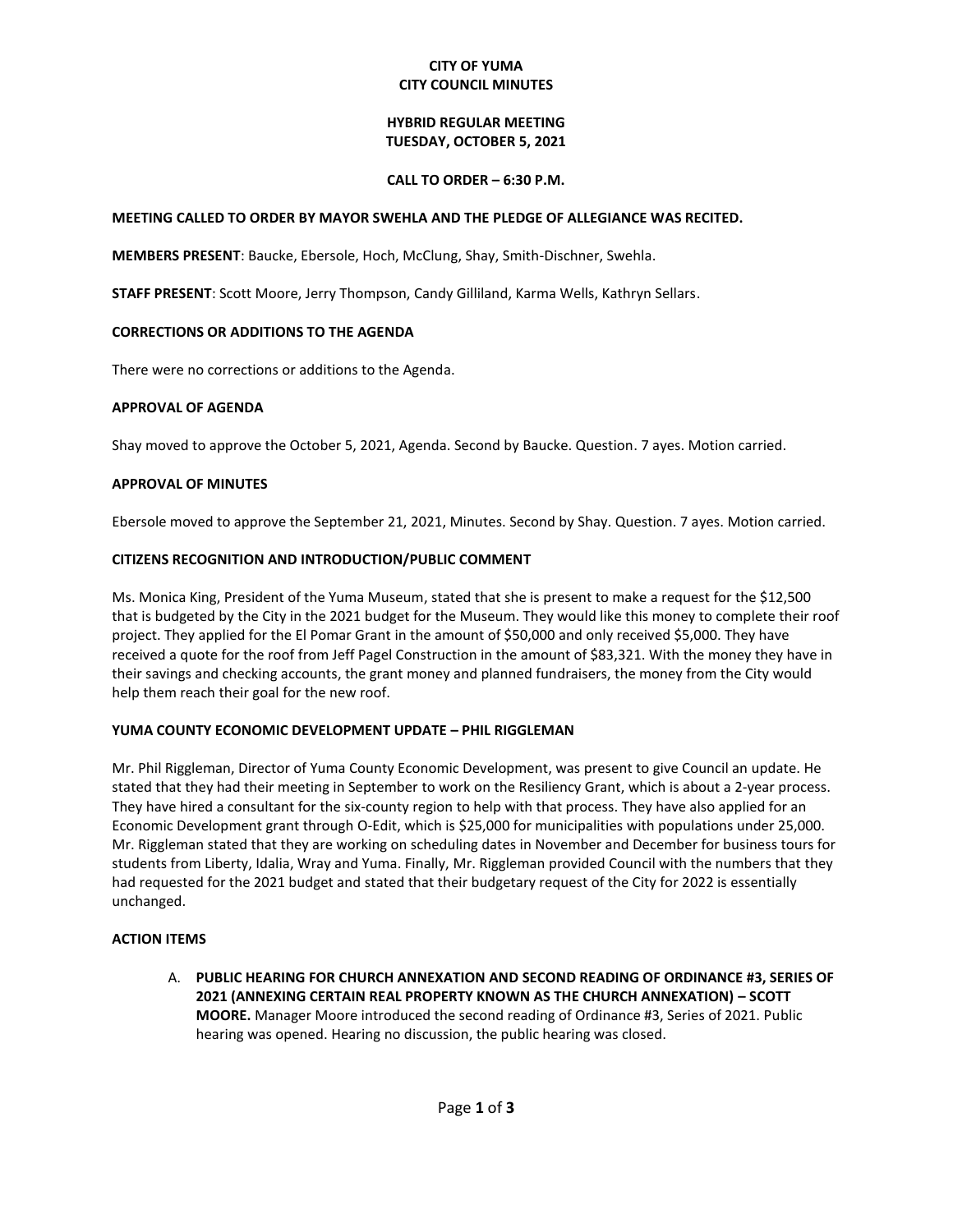- B. **RESOLUTION #34, SERIES OF 2021 (MAKING FINDINGS OF FACT REGARDING THE PROPOSED ANNEXATION OF A PARCEL OF LAND TO THE CITY OF YUMA, COLORADO, KNOWN AS THE CHURCH ANNEXATION) – KATHRYN SELLARS.** Attorney Sellars introduced the resolution. Shay moved to approve Resolution #34, Series of 2021. Second by Hoch. Question. 7 ayes. Motion carried.
- C. **APPROVAL ORDINANCE #3, SERIES OF 2021 (ANNEXING CERTAIN REAL PROPERTY KNOWN AS THE CHURCH ANNEXATION) – KATHRYN SELLARS.** Attorney Sellars stated that the Church property will be annexed upon recording with the County Clerk and Recorder and the documents being sent to DOR and DOLA. McClung moved to approve Ordinance #3, Series of 2021. Second by Baucke. Question. 7 ayes. Motion carried.
- D. **APPOINTMENT OF MUNICIPAL JUDGE AND APPROVING RESOLUTION #35, SERIES OF 2021 (APPROVING THE AGREEMENT WITH CHARLES LEE PETERS FOR THE PRESIDING MUNICIPAL JUDGE) – SCOTT MOORE.** Manager Moore stated that RFPs had been sent out for the position of Municipal Judge. We received one response from Mr. Charles Peters. The annual salary agreed to in the agreement is \$16,500. Shay moved to approve Resolution #35, Series of 2021. Second by Ebersole. Question. 7 ayes. Motion carried.

McClung moved to approve the appointment of Mr. Charles Peters as the Municipal Judge. Second by Hoch. Question. 7 ayes. Motion carried.

- E. **STREET CLOSURE FOR TRICK OR TREAT STREET – SCOTT MOORE.** Manager Moore stated the Chamber of Commerce is requesting a street closure for the annual Trick or Treat Street event. The request this year has been extended to add the closure of East 3<sup>rd</sup> Avenue and a portion of South Buffalo Street, so that businesses which aren't located on Main Street may participate in a Trunk or Treat as part of the event. Ebersole moved to approve the street closures. Second by McClung. Question. 7 ayes. Motion carried.
- F. **APPROVAL OF BILLS – KARMA WELLS.** Clerk/Treasurer Wells provided Council with an additional list of bills. Hoch moved to approve the bills. Second by Shay. Question. 7 ayes. Motion carried.
- G. **PURCHASES IN EXCESS OF \$5,000 – SCOTT MOORE.** There were no purchases in excess of \$5,000.

#### **ADDITIONAL BUSINESS**

None.

**REPORTS**

# **CITY MANAGER, SCOTT MOORE**

None.

#### **CITY CLERK/TREASURER, KARMA WELLS**

Clerk/Treasurer Wells provided Council with the second quarter Fire Pension Report.

#### **CHIEF OF POLICE, JERRY THOMPSON**

Chief Thompson provided Council with the September Police Reports.